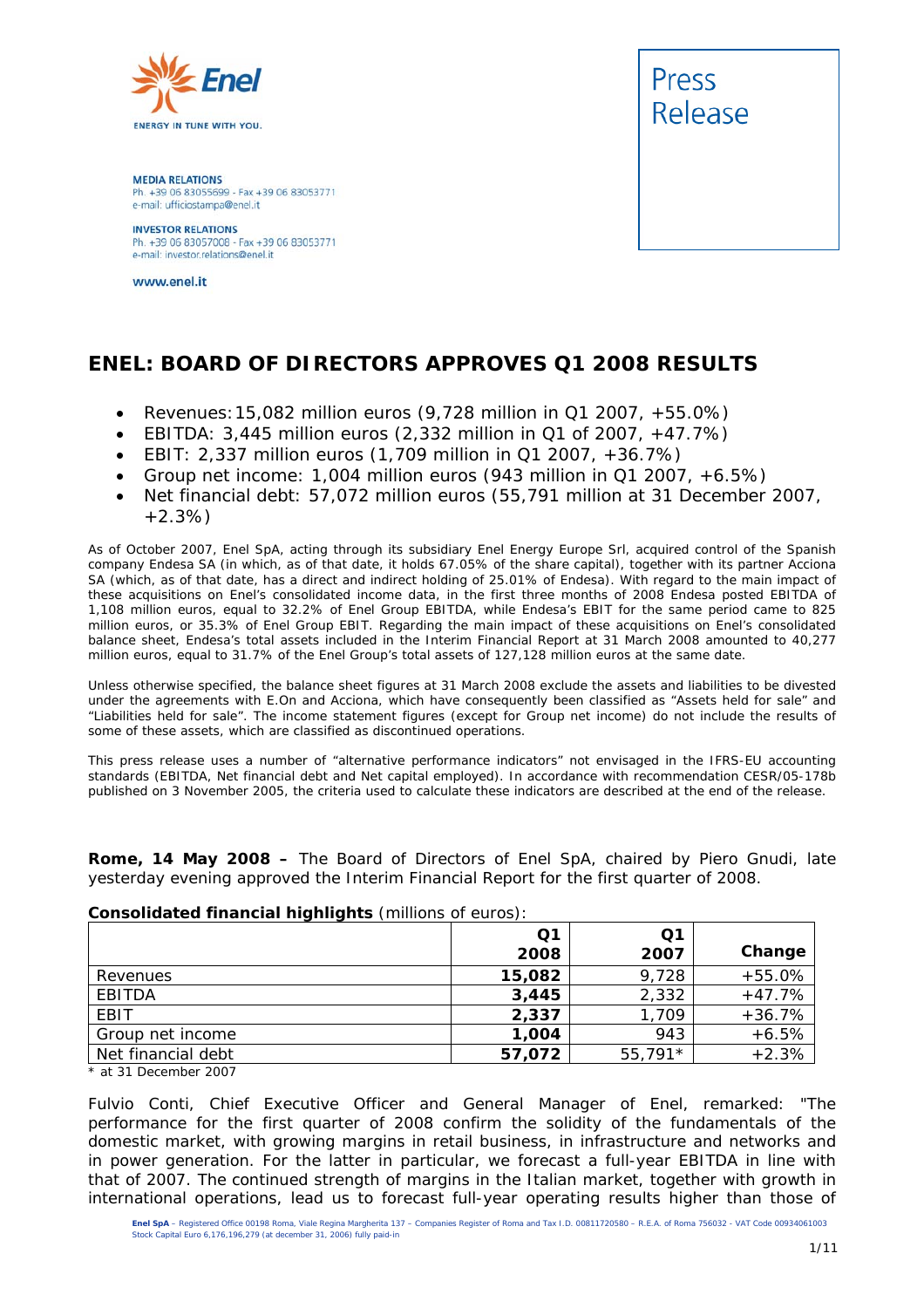



*2007. Net financial debt remains firmly under control and we foresee that at year end it will*  fall well below 50 billion euros, following the disposals scheduled for completion during 2008. *Enel's performance in 2008 continues to benefit from the business diversification started in the last few years".* 

#### **OPERATIONAL HIGHLIGHTS**

#### **Electricity and gas sales**

The Enel Group's electricity sales to end customers in the first quarter of 2008 totalled 70.4 TWh, of which 36.3 TWh in Italy and 34.1 TWh abroad.

In Italy, total sales of electricity to end customers increased 2.6%. More specifically, sales in the free market rose from 8.3 TWh to 12.3 TWh (+48.2%). Conversely, sales in the enhanced protection and safeguard markets declined from 27.1 TWh in the first quarter of 2007 to 24.1 TWh in the first quarter of 2008 (-11.1%), owing to the full liberalisation of the domestic market in the second half of 2007. Abroad, electricity sales rose from 7.7 TWh to 34.1 TWh, an increase essentially due to the inclusion of Endesa in the scope of consolidation.

In the domestic gas market, the number of Enel Group customers increased 7.6% (2,525,063 customers, compared with 2,346,990 in the first quarter of 2007) and volumes sold rose from 1.8 billion cubic metres in the first quarter of 2007 to 2.2 billion cubic metres in the first quarter of 2008 (+22.2%) owing to different weather conditions in the period and the expanded customer base.

#### **Power generation**

Net electricity generated by the Enel Group in the first quarter of 2008 totalled 57.9 TWh, of which 23.0 TWh in Italy and 34.9 TWh abroad.

In Italy, Enel Group plants generated 23.0 TWh in the first quarter of 2008, compared with 22.3 TWh in the corresponding period of 2007 (+3.1%). The increase is attributable to increased generation by thermal plants  $(+0.6 \text{ TWh})$  and hydroelectric plants  $(+0.1 \text{ TWh})$  in line with the greater electricity demand on the domestic market (+0.8 TWh) and the decline in net imports (-2.7 TWh).

Net electricity generated abroad by the Enel Group rose from 9.3 TWh in the first quarter of 2007 to 34.9 TWh in the first three months of 2008, largely as a result of the contribution of Endesa (25.4 TWh). Of total net generation by Enel power plants in Italy and abroad, 56.4% came from thermal generation, 27.4% from renewables (hydro, wind, geothermal and biomass) and 16.2% from nuclear plants.

#### **Electricity and gas distribution**

The electricity distributed by the Enel Group totalled 98.6 TWh in the first quarter of 2008, of which 64.3 TWh in Italy and 34.3 TWh abroad. The volume of electricity distributed by Enel in Italy increased 2.2% compared with the first quarter of the previous year, reflecting greater demand on the domestic network. Electricity distributed abroad rose 31.1 TWh year on year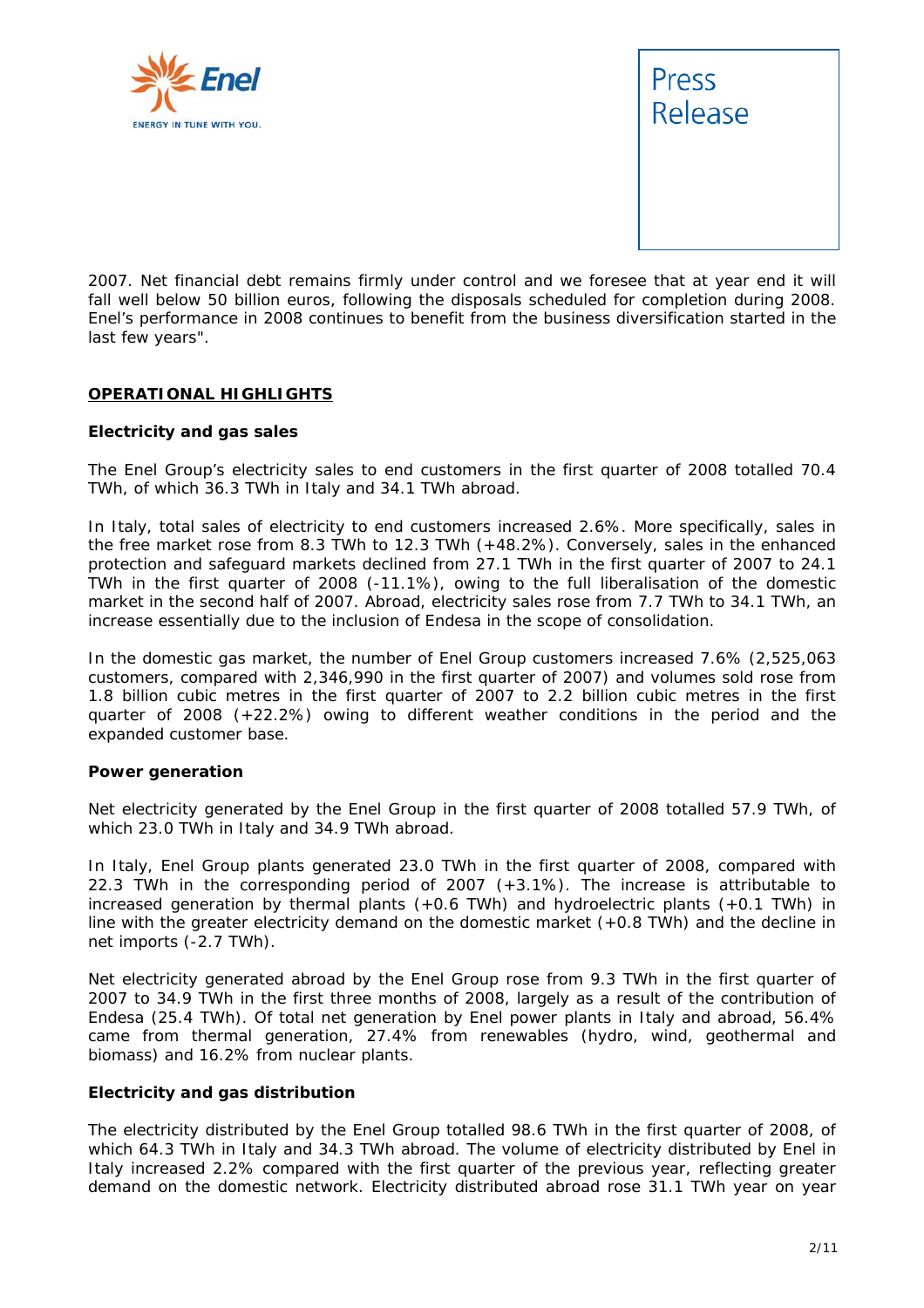



versus the first quarter of 2007. The rise reflects the contribution of Endesa (30.9 TWh) and an increase in volumes transported in Romania (0.1 TWh).

Gas transported by the Enel Group totalled 1.6 billion cubic metres, an increase of 0.2 billion cubic meters compared with the first quarter of 2007, mainly attributable to colder weather conditions in the first three months of 2008 and the contribution of foreign activities.

#### **FINANCIAL HIGHLIGHTS**

#### **Consolidated results for the first quarter of 2008**

**Revenues** in the first quarter of 2008 totalled 15,082 million euros, a 55% increase versus 9,728 million euros in the first quarter of 2007. The increase reflects the consolidation of Endesa and increased revenues from the domestic free market for electricity as a result of higher volumes sold and an increase in the average sale price.

Revenues increased across all Divisions. In particular, revenues of the **Iberia and Latin America** Division rose from 297 million euros in the first quarter of 2007 to 4,018 million euros in Q1 2008 as a result of the consolidation of Endesa; **International** Division revenues increased to 944 million euros (+23.9%), while those of the **Generation and Energy Management** Division rose to 5,573 million euros (+40.4%), those of the **Sales** Division increased to 6,408 million euros (+14.1%), those of the **Infrastructure and Networks** Division rose to 1,669 million euros (+20.9%), and those of the **Engineering and Innovation** Division increased to 309 million euros (+67.9%).

**EBITDA** in the first quarter of 2008 amounted to 3,445 million euros, up 1,113 million euros (+47.7%) compared with the 2,332 million euros recorded in the first quarter of 2007. The substantial increase was attributable to the consolidation of Endesa, as well as the general increase in the margin of nearly all the Divisions. These positive developments were only partially affected by the poorer performance of commodity risk management.

In particular, **EBITDA** of the **Iberia and Latin America Division** rose from 87 million euros in the first quarter of 2007 to 1,217 million euros in the first three months this year as a result of the consolidation of Endesa. EBITDA of the **International Division** rose to 289 million euros (+24.6%), while those of the **Generation and Energy Management** Division came to 707 million euros (-27.9%) due to changes in the fair value of commodity derivative contracts that were less favourable than in the same period of 2007, however those changes are expected to be reabsorbed in the course of the year. EBITDA of the **Infrastructure and Networks** Division totalled 967 million euros (+6.9%), while those of the **Sales** Division to 189 million euros (+173.9%), and those of the **Engineering and Innovation** Division increased to 4 million euros (+100.0%).

**EBIT** in the first quarter of 2008 totalled 2,337 million euros, up 628 million euros (+36.7%) versus 1,709 million euros posted in the first three months of 2007. In particular, **EBIT** of the **Iberia and Latin America** Division rose from 58 million euros to 732 million euros as a result of the consolidation of Endesa and those of the **International** Division rose to 186 million euros (+35.8%). EBIT of the **Generation and Energy Management** Division totalled 489 million euros (-34.8%) largely due to the effects of commodity risk management noted above. EBIT of the **Infrastructure and Networks** Division increased to 743 million euros (+6.6%),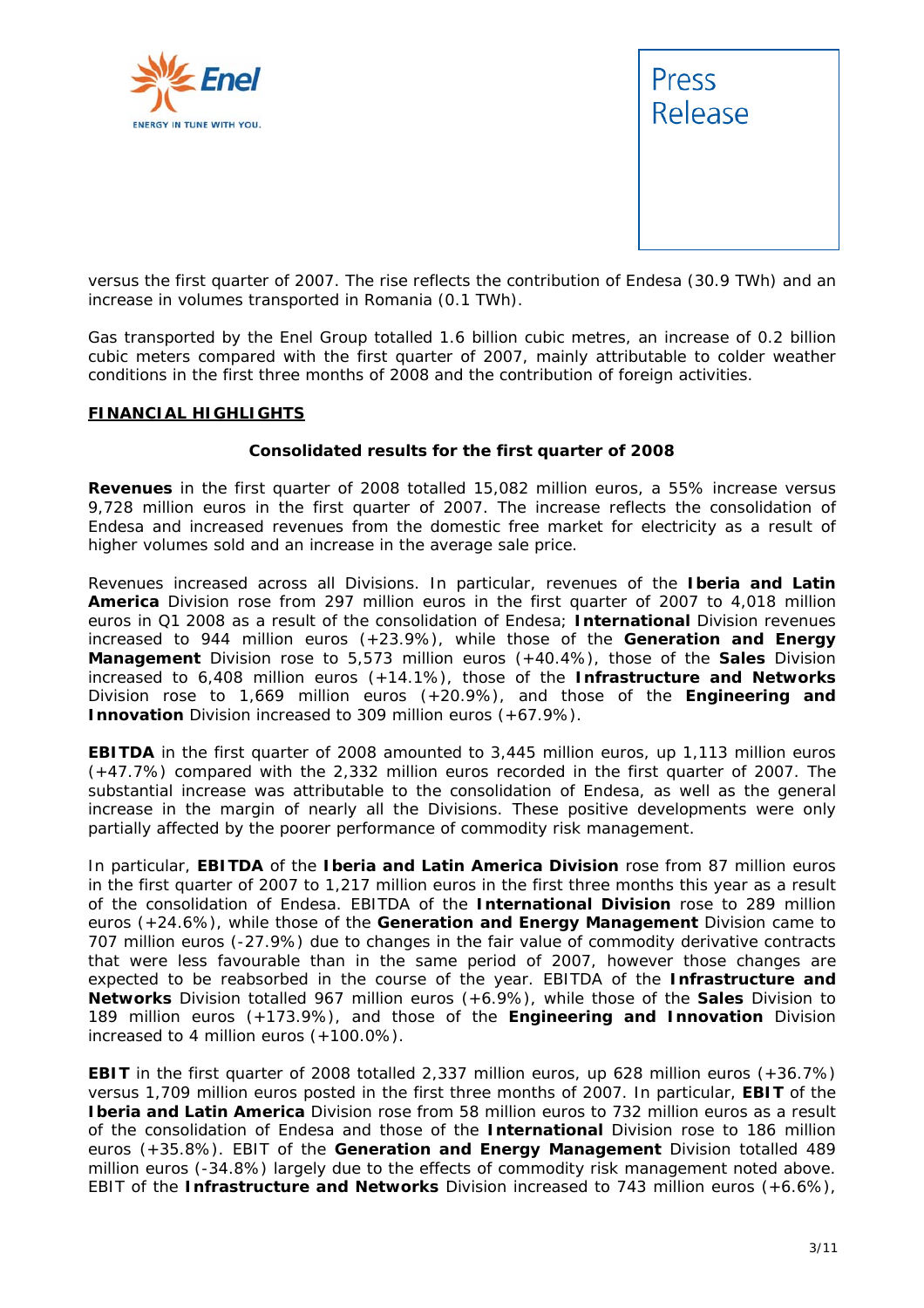



while those of the **Sales** Division grew to 134 million euros (+294.1%) and those of the **Engineering and Innovation** Division increased to 4 million euros (+100.0%).

**Group net income** was 1,004 million euros, compared with 943 million euros in the first quarter of 2007, an increase of 61 million euros (+6.5%).

The **consolidated balance sheet** at 31 March 2008 showed net capital employed of 81,978 million euros (79,580 million euros at 31 December 2007), including Net assets held for sale equal to 4,288 million euros (4,116 million euros at 31 December 2007). The net capital employed is financed by the total shareholders' equity of 24,906 million euros (23,789 million euros at 31 December 2007) and net financial debt of 57,072 million euros (55,791 million euros at 31 December 2007). The latter increased 1,281 million euros (+2.3%) compared with 31 December 2007, mainly due to the acquisition of an additional 22.65% stake in OGK-5 following the completion of the public tender offer and to a temporary increase in working capital. At 31 March 2008, the **debt to equity** ratio was 2.29, compared with 2.35 at the end of 2007.

**Capital expenditure** in the first quarter of 2008 totalled 1,171 million euros, a 473 million euros increase versus the first quarter of 2007 (+67.8%). The increase is mainly attributable to greater capital expenditure in generation plants by the Iberia and Latin America, Generation and Energy Management and International Divisions.

**Employees** at the end of March 2008 numbered 73,245, a decrease of 255 versus 73,500 employees at 31 December 2007, as a result of new hires and terminations in the first quarter of 2008.

#### **RECENT KEY EVENTS**

At the beginning of March 2008, the number of shares (as verified by the competent bodies) of the **Russian power generation company** OAO OGK-5 (**OGK-5**) tendered in the **public tender offer** launched by the subsidiary Enel Investment Holding BV (EIH) was equal to 22.65% of the share capital of OGK-5. These shares, together with the 37.15% stake in OGK-5 already owned by EIH before the public tender offer, therefore give EIH a total holding in the company of 59.80%. The price offered in the public tender offer was 4.4275 rubles per share, for a total consideration of about 993 million euros.

On 21 March 2008, **Enel and the Region of Liguria signed a protocol of understanding** regarding joint initiatives for the development of renewable energy sources in the port and airport area of Genoa. The protocol will run until 30 November 2012, unless the parties decide to extend or renew it. With this initiative, Enel and the Region of Liguria agree to define the operational and financial tools needed to develop wind and photovoltaic systems for the generation of electricity with a total capacity of about 22 MW.

On 27 March 2008, the valuation of the **Endesa and Enel Groups assets to be sold to E.On** AG (E.On), as determined by the investment banks charged with the appraisal, was disclosed in accordance with the agreement signed on 2 April 2007 by Enel SpA, Acciona SA and E.On, as subsequently amended. The total value of the assets to be sold to E.On as determined by the advisors, including minority stakes and net financial debt, is 13,525 million euros. For Enel,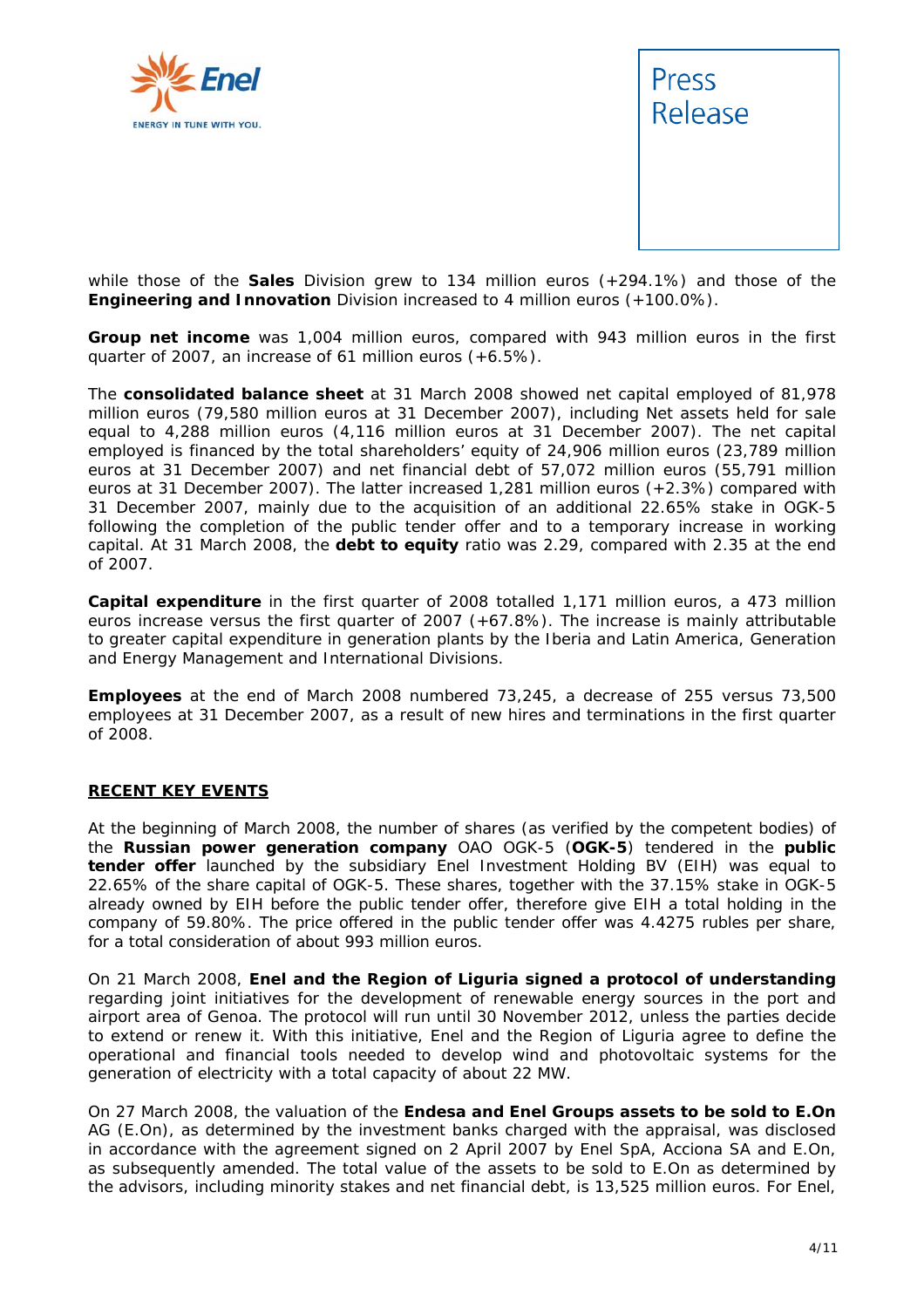



completion of the transaction should reduce consolidated net financial debt by about 8.4 billion euros, taking account of the deconsolidation of debt pertaining to the assets to be disposed.

On 9 April 2008, **Enel and the Egyptian Natural Gas Holding Company** (EGAS) signed a cooperation agreement for joint development of activities in the upstream gas sector, focusing on liquefied gas and the sale of natural gas. Under the terms of the accord, Enel will also share its international experience with EGAS to assess investment opportunities to improve the efficiency of Egyptian generation plants.

On 24 April 2008, as foreseen by the Memorandum of Understanding signed on 13 November 2007, the subsidiary **Enel Produzione** SpA **and Dolomiti Energia** SpA signed an investment agreement to jointly develop the hydroelectric power sector in the Autonomous Province of Trento. Under the agreement, Enel Produzione will sell to Dolomiti Energia 51% of a newly incorporated company to be named Hydro Dolomiti Enel Srl. Prior to the sale, Enel Produzione will contribute its hydroelectric generation operations in the Province of Trento to the newco and Enel Rete Gas will transfer to the latter 100% of Avisio Energia SpA, which distributes natural gas in 32 municipalities in the Province of Trento.

On 25 April 2008, as part of the privatization of **Electrica Muntenia Sud** (EMS), Enel acquired 50% of the share capital of EMS from the state company Electrica SA for 395 million euros. At the same time, the shareholders' meeting of EMS approved a capital increase that was subscribed to by Enel in the amount of 425 million euros, bringing Enel's stake to 67.5%. In the event that EMS's minority shareholder should exercise its right to subscribe to a *pro rata* share of the capital increase within 30 days of the shareholders' meeting, Enel's final stake would be 64.4% of EMS. EMS is the exclusive electricity distributor for industrial and residential customers in Bucharest, Romania's main urban area, and the neighbouring counties of Ilfov and Giurgiu.

On 5 May 2008, **Enel signed two cooperation agreements in Beijing for the abatement of greenhouse gas emissions**. The first agreement consists of a memorandum of understanding between Enel, the Ministry of Science and Technology of the People's Republic of China and Italy's Ministry for the Environment. The accord will enable Enel to collaborate on research and development activities to promote the use of clean coal technologies in China, leveraging the experience gained in Italy in the shift from fuel oil to clean coal at the Torrevaldaliga Nord plant (Civitavecchia) and the demonstration projects now under way for the implementation of  $CO<sub>2</sub>$  capture and sequestration techniques. The second agreement is a contract between Enel and the Wuhan Iron & Steel Company for the acquisition of emission allowances originated through the implementation of five energy efficiency projects that will reduce  $CO<sub>2</sub>$  emissions by 11.45 million metric tons between 2008 and 2012. The emissions reductions obtained through this agreement have a value of about 150 million euros.

On 7 May 2008, the subsidiary **Enel Investment Holding and the European Bank for Reconstruction and Development** signed an agreement for EIH to sell the EBRD a minority stake of about 4.1% of OGK-5 for a total consideration of approximately 175 million euros at the exchange rate on the date of the transaction.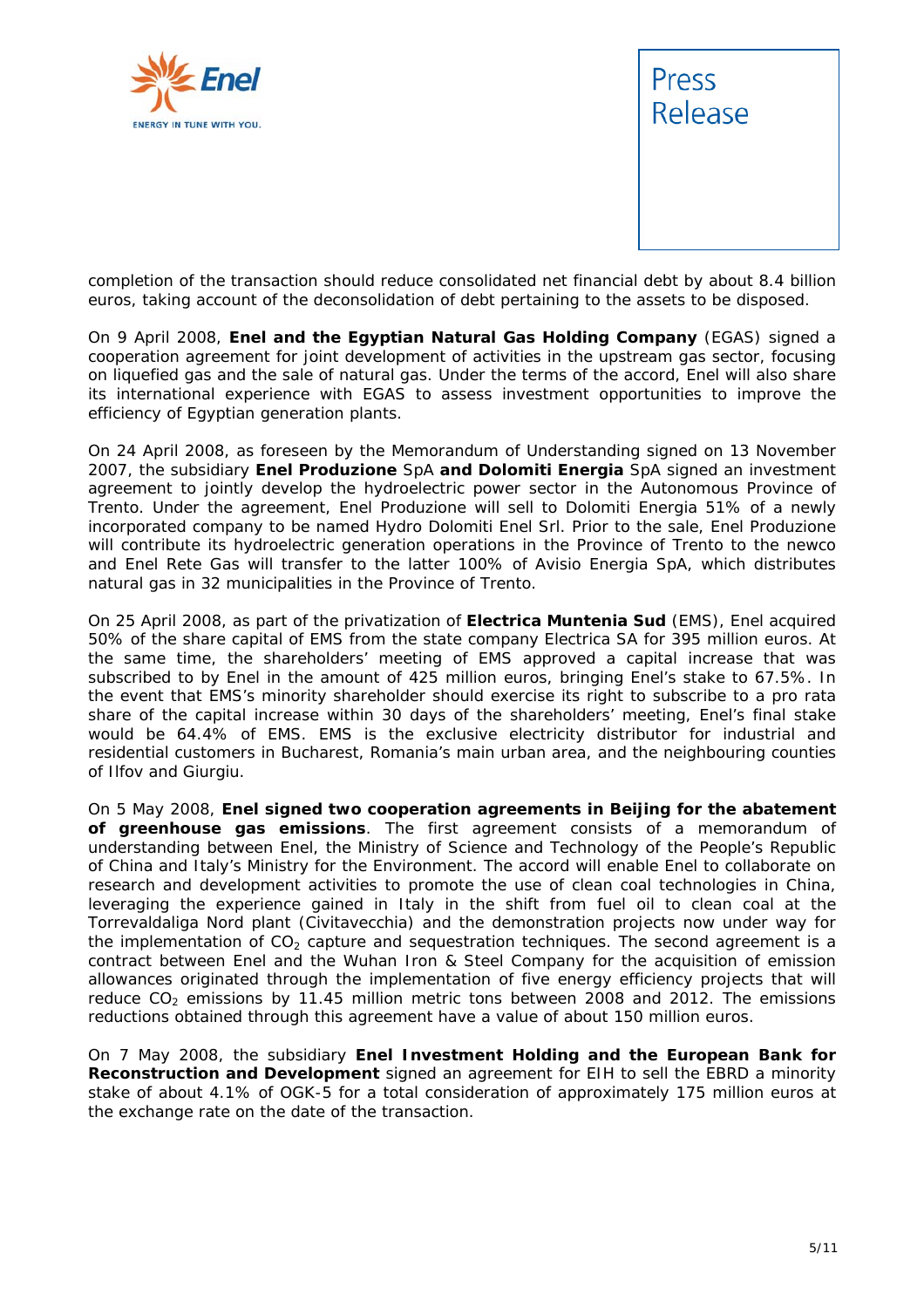



#### **OUTLOOK**

With the completion of the strategy of international growth through transformational acquisitions, Enel has become an integrated energy multinational that is one of Europe's leading utilities. Enel is working on integrating and achieving organic growth at the newly acquired companies as well as pursuing technological excellence and addressing environmental issues. The consolidation of our international activities together with our development activities and the efficiency initiatives launched by the Divisions are expected to have a positive impact in 2008, further improving Group performance. In addition, it is expected that the operating cash flows generated by the acquired companies and by the Enel Group as a whole, as well as portfolio optimization initiatives, should allow for a significant improvement in the Group's financial position.

*Today at 9.30 CET a conference call will be held to present the results for the first quarter of 2008 to financial analysts and institutional investors. Journalists are also invited to listen in on the call.* 

*Documentation relating to the conference call will be available on Enel's website (*www.enel.it*) in the Investor Relations section once the event has begun.* 

*The condensed consolidated income statement, balance sheet and cash flow statement are attached below. A descriptive summary of the alternative performance indicators is also attached.* 

*Pursuant to Article 154-bis, paragraph 2, of the Unified Financial Act, the executive in charge of preparing the corporate accounting documents at Enel, Luigi Ferraris, declares that the accounting information contained in this press release corresponds to document results, books and accounting records.* 

*The following section presents the results for Enel's Divisions.*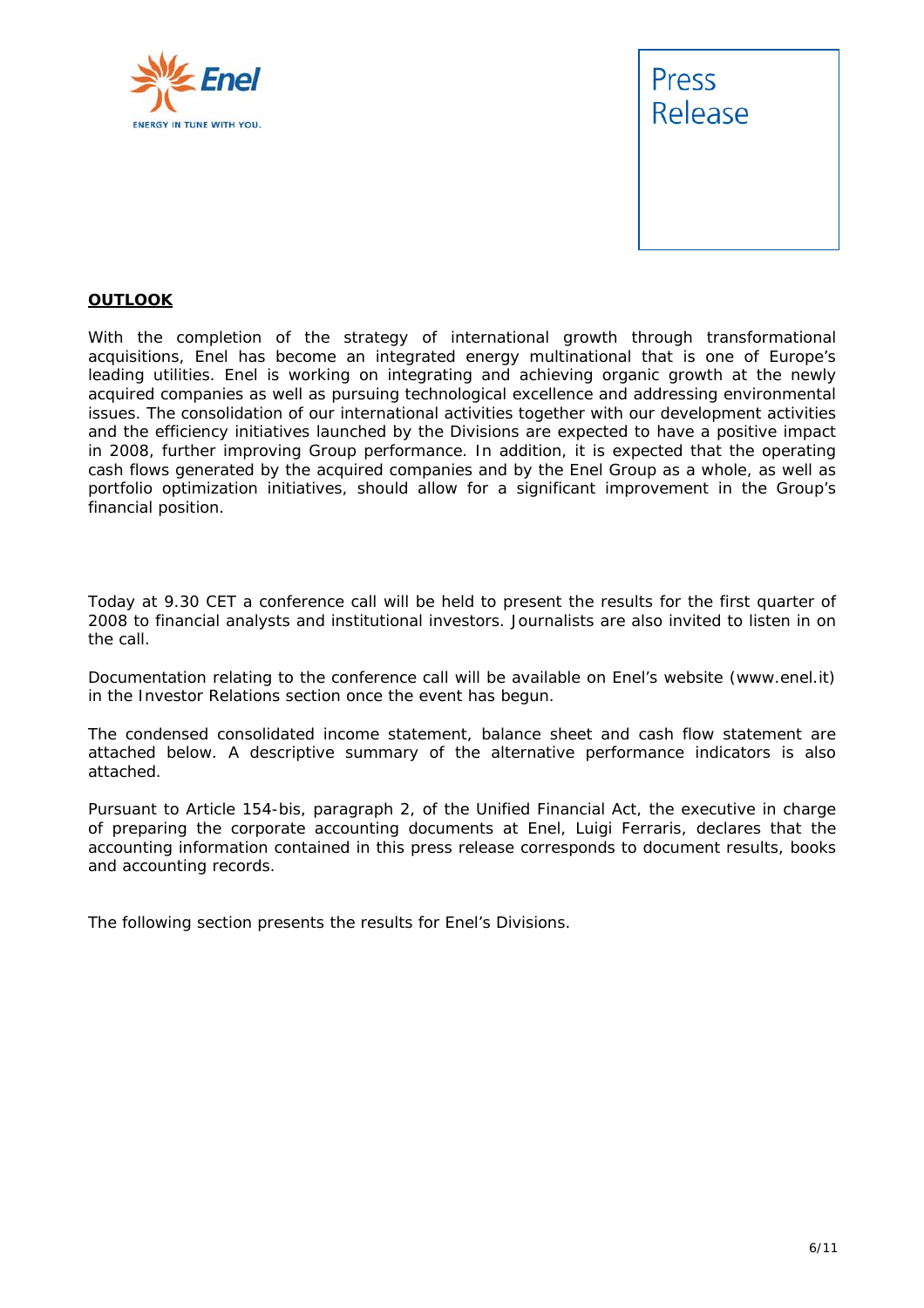



The results presented in the following tables reflect the organizational structure of the Enel Group in place since December 2007, which, in addition to the Sales, Generation and Energy Management, Infrastructure and Networks and International Divisions, includes two new Divisions: Iberia and Latin America, and Engineering and Innovation. Each of these Divisions, together with the Parent Company and the Services and Other Activities areas, were considered by management in assessing Group performance.

For the purposes of providing comparable figures, data for the first quarter of 2007 have been reallocated to the Divisions on the basis of the new organizational structure. For this reason, with respect to the information provided at 31 March 2007, the figures for the new Engineering and Innovation Division have been drawn from the results of the Generation and Energy Management Division, while the figures for the new Iberia and Latin America Division have been drawn from those of the International Division.

#### **Sales**

**Results** (millions of euros)**:** 

|          | Q1 2008 | Q1 2007 | Change    |
|----------|---------|---------|-----------|
| Revenues | 6,408   | 5,617   | $+14.1%$  |
| EBITDA   | 189     | 69      | $+173.9%$ |
| EBIT     | 134     | 34      | $+294.1%$ |
| Capex    |         | 4       |           |

#### **Generation and Energy Management**

**Results** (millions of euros)**:** 

|          | Q1 2008 | Q1 2007 | Change   |
|----------|---------|---------|----------|
| Revenues | 5,573   | 3,970   | $+40.4%$ |
| EBITDA   | 707     | 981     | $-27.9%$ |
| EBIT     | 489     | 750     | $-34.8%$ |
| Capex    | 293     | 223     | $+31.4%$ |

#### **Infrastructure and Networks**

**Results** (millions of euros)**:** 

|          | Q1 2008 | Q1 2007 | Change   |
|----------|---------|---------|----------|
| Revenues | 1,669   | 1,381   | $+20.9%$ |
| EBITDA   | 967     | 905     | $+6.9%$  |
| EBIT     | 743     | 697     | $+6.6%$  |
| Capex    | 296     | 315     | $-6.0%$  |

#### **Engineering and Innovation**

**Results** (millions of euros)**:** 

|          | Q1 2008        | Q1 2007 | Change    |
|----------|----------------|---------|-----------|
| Revenues | 309            | 184     | $+67.9%$  |
| EBITDA   | 4              |         | $+100.0%$ |
| EBIT     | 4              |         | $+100.0%$ |
| Capex    | $\blacksquare$ | -       |           |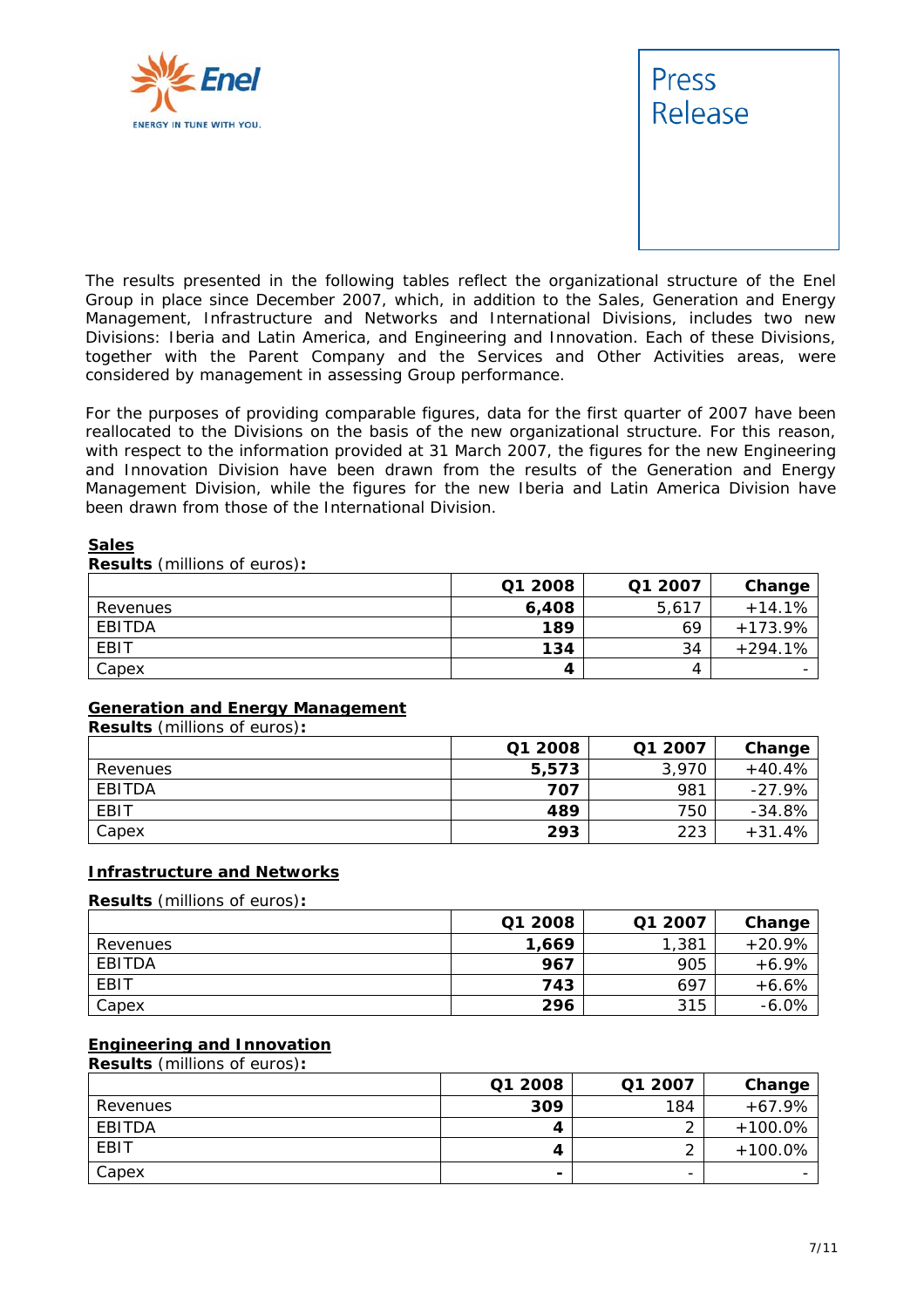

## Press Release

#### **Iberia and Latin America**

**Results** (millions of euros)**:** 

|          | Q1 2008 | Q1 2007 | Change                   |
|----------|---------|---------|--------------------------|
| Revenues | 4,018   | 297     | $\overline{\phantom{0}}$ |
| EBITDA   | 1,217   | 87      | $\overline{\phantom{0}}$ |
| EBIT     | 732     | 58      | $\overline{\phantom{0}}$ |
| Capex    | 472     | 78      | $\overline{\phantom{0}}$ |

#### **International**

| <b>Results</b> (millions of euros): |         |         |          |
|-------------------------------------|---------|---------|----------|
|                                     | Q1 2008 | Q1 2007 | Change   |
| Revenues                            | 944     | 762     | $+23.9%$ |
| EBITDA                              | 289     | 232     | $+24.6%$ |
| EBIT                                | 186     | 137     | $+35.8%$ |
| Capex                               | 95      | 66      | $+43.9%$ |

#### **ALTERNATIVE PERFORMANCE INDICATORS**

The following section describes a number of alternative performance indicators, not envisaged under the IFRS-EU accounting standards, which are used in this press release in order to facilitate the assessment of the Group's performance and financial position.

**EBITDA**: an indicator of Enel's operating performance, calculated as "Operating income" plus "Depreciation, amortization and impairment losses".

**Net financial debt**: an indicator of Enel's financial structure, calculated as the sum of "Longterm loans", "Short-term loans and the current portion of long-term loans" and financial liabilities included in "Other current liabilities", net of "Cash and cash equivalents" and the current and non-current financial assets (financial receivables and securities other than equity investments) included in "Other current assets" and "Other non-current assets";

**Net capital employed**: calculated as the sum of "Current assets", "Non-current assets" and "Assets held for sale" net of "Current liabilities", "Non-current liabilities" and "Liabilities held for sales", excluding the items considered in the above definition of Net financial debt.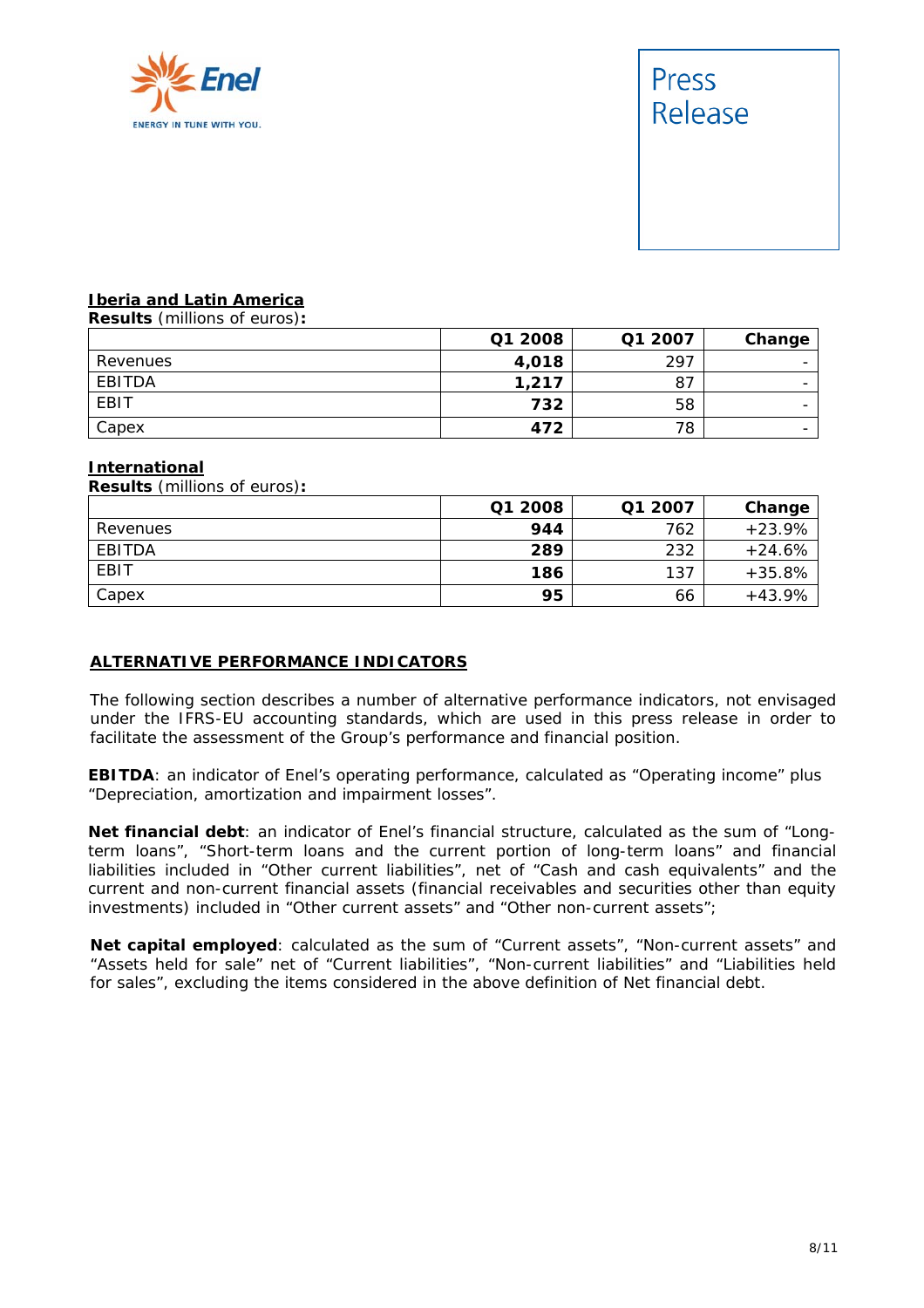

# Press<br>Release

#### **Condensed Consolidated Income Statement**

| Millions of euros                                                                               | 1st Quarter |              |        |          |
|-------------------------------------------------------------------------------------------------|-------------|--------------|--------|----------|
|                                                                                                 | 2008        | 2007         | Change |          |
| <b>Total revenues</b>                                                                           | 15,082      | 9,728        | 5,354  | 55.0%    |
| <b>Total costs</b>                                                                              | 11,475      | 7,396        | 4,079  | 55.2%    |
| Net income/(charges) from commodity risk<br>management                                          | (162)       |              | (162)  |          |
| <b>GROSS OPERATING MARGIN (EBITDA)</b>                                                          | 3,445       | 2,332        | 1,113  | 47.7%    |
| Depreciation, amortization and impairment losses                                                | 1,108       | 623          | 485    | 77.8%    |
| <b>OPERATING INCOME (EBIT)</b>                                                                  | 2,337       | 1,709        | 628    | 36.7%    |
| Financial income                                                                                | 746         | 188          | 558    | 296.8%   |
| Financial expense                                                                               | 1,494       | 315          | 1,179  | 374.3%   |
| Total financial income/(expense)                                                                | (748)       | (127)        | (621)  | 489.0%   |
| Share of income/(expense) from equity investments<br>accounted for using the equity method      | 23          | $\mathbf{2}$ | 21     |          |
| <b>INCOME BEFORE TAXES</b>                                                                      | 1,612       | 1,584        | 28     | $1.8\%$  |
| Income taxes                                                                                    | 504         | 597          | (93)   | $-15.6%$ |
| Income from continuing operations                                                               | 1,108       | 987          | 121    | 12.3%    |
| Income from discontinued operations                                                             | 95          |              | 95     |          |
| NET INCOME FOR THE PERIOD (shareholders of the<br>Parent Company and minority interests)        | 1,203       | 987          | 216    | 21.9%    |
| Attributable to minority interests                                                              | 199         | 44           | 155    | 352.3%   |
| Attributable to shareholders of the Parent Company                                              | 1,004       | 943          | 61     | 6.5%     |
| Earnings per share attributable to shareholders of the Parent<br>company (euros) <sup>(1)</sup> | 0.16        | 0.15         | 0.001  | 6.7%     |

(1) Diluted earnings per share are equal to basic earnings per share.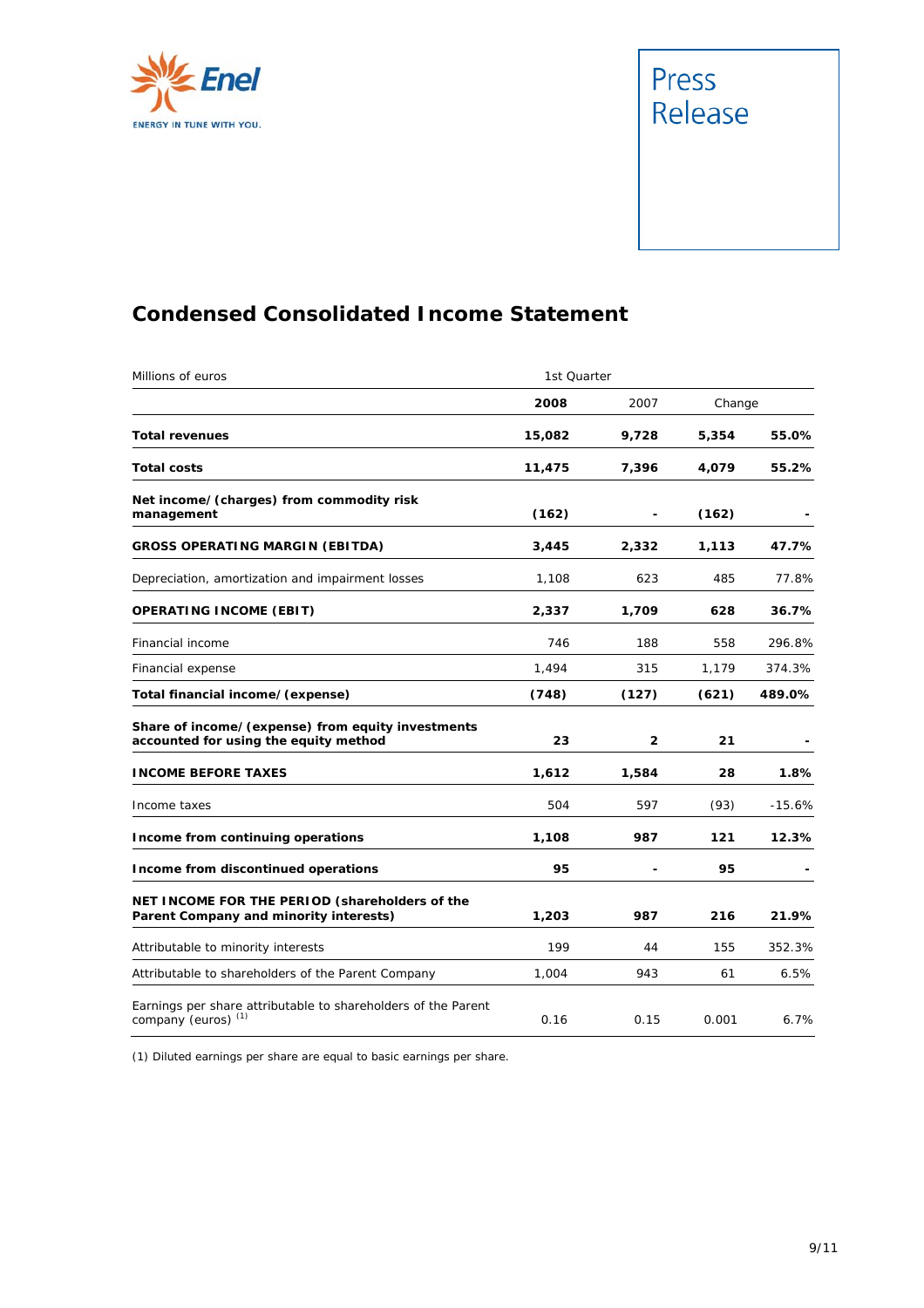



#### **Condensed Consolidated Balance Sheet**

Millions of euros

|                                                                 | at 31.03.2008 | at 31.12.2007 | Change |
|-----------------------------------------------------------------|---------------|---------------|--------|
| <b>ASSETS</b>                                                   |               |               |        |
| Non-current assets                                              |               |               |        |
| - Property, plant and equipment and intangible assets           | 57,656        | 57,374        | 282    |
| - Goodwill                                                      | 26,362        | 26,274        | 88     |
| - Equity investments accounted for using the equity method      | 2,940         | 1,972         | 968    |
| - Other non-current assets (1)                                  | 7,820         | 7,719         | 101    |
| Total                                                           | 94,778        | 93,339        | 1,439  |
| <b>Current assets</b>                                           |               |               |        |
| - Trade receivables                                             | 12,169        | 11,576        | 593    |
| - Inventories                                                   | 1,664         | 1,726         | (62)   |
| - Cash and cash equivalents                                     | 1,368         | 1,234         | 134    |
| - Other current assets <sup>(2)</sup>                           | 8,699         | 7,640         | 1,059  |
| Total                                                           | 23,900        | 22,176        | 1,724  |
| Assets held for sale                                            | 8,450         | 8,233         | 217    |
| <b>TOTAL ASSETS</b>                                             | 127,128       | 123,748       | 3,380  |
| LIABILITIES AND SHAREHOLDERS' EQUITY                            |               |               |        |
| - Equity attributable to the shareholders of the Parent Company | 20,468        | 19,631        | 837    |
| - Equity attributable to minority interests                     | 4,438         | 4,158         | 280    |
| - Total                                                         | 24,906        | 23,789        | 1,117  |
| <b>Non-current liabilities</b>                                  |               |               |        |
| - Long-term loans                                               | 51,669        | 52,155        | (486)  |
| - Other provisions and deferred tax liabilities                 | 13,617        | 13,686        | (69)   |
| - Other non-current liabilities                                 | 5,366         | 5,004         | 362    |
| Total                                                           | 70,652        | 70,845        | (193)  |
| <b>Current liabilities</b>                                      |               |               |        |
| - Short-term loans and current portion of long-term loans       | 9,732         | 8,014         | 1,718  |
| - Trade payables                                                | 8,819         | 9,622         | (803)  |
| - Other current liabilities <sup>(3)</sup>                      | 8,857         | 7,361         | 1,496  |
| Total                                                           | 27,408        | 24,997        | 2,411  |
| Liabilities held for sale                                       | 4,162         | 4,117         | 45     |
| TOTAL LIABILITIES AND SHAREHOLDERS' EQUITY                      | 127,128       | 123,748       | 3,380  |

(1) Of which long-term financial receivables equal to 1,315 million euros at 31 March 2008 (1,339 million euros at 31 December 2007).<br>(2) Of which short-term financial receivables equal to 2,056 million euros at 31 March 2